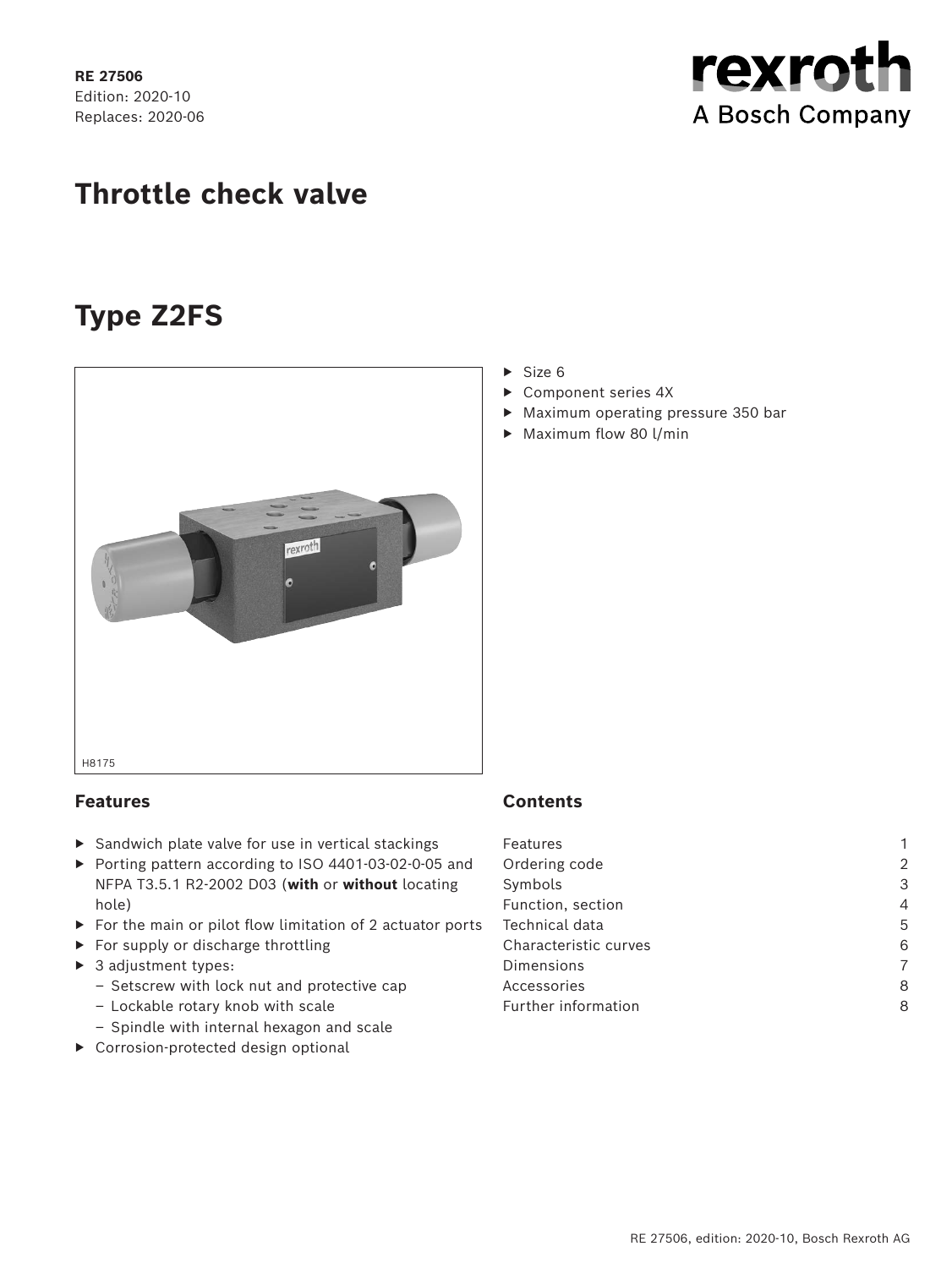## <span id="page-1-0"></span>**Ordering code**

|          |  |  |       |  | 08. | 0.9 |  |
|----------|--|--|-------|--|-----|-----|--|
| $Z2FS$ 6 |  |  | 4 X I |  |     |     |  |

| 01 Throttle check valve              | Z <sub>2</sub> FS |
|--------------------------------------|-------------------|
| $02$ Size 6                          |                   |
| 03 Throttle check valve side A and B | $ \degree$        |
| Throttle check valve side A          |                   |
| Throttle check valve side B          |                   |

#### **Adjustment type**

| 04 | Setscrew with lock nut and protective cap (versions "J3" and "J5" without protective cap) |         |
|----|-------------------------------------------------------------------------------------------|---------|
|    | Lockable rotary knob with scale                                                           | $3^{2}$ |
|    | Spindle with internal hexagon and scale                                                   |         |
|    |                                                                                           |         |
| 05 | Component series 40  49 (40  49: unchanged installation and mounting dimensions)          | -4λ     |
|    |                                                                                           |         |
| 06 | <b>With</b> fine adjustment                                                               | 1Q      |
|    | Standard version                                                                          | 20      |

#### **Corrosion resistance** (outside)

| 07 | None (valve housing primed)                                                    | no code  |
|----|--------------------------------------------------------------------------------|----------|
|    | Improved corrosion protection (240 h salt spray test according to EN ISO 9227) | $J3^{3}$ |
|    | High corrosion protection (720 h salt spray test according to EN ISO 9227)     | $J5^{3}$ |

#### **Seal material** (observe compatibility of seals with hydraulic fluid used, see page 5)

| 08 | NBR seals                                   | no code             |
|----|---------------------------------------------|---------------------|
|    | FKM seals                                   |                     |
|    |                                             |                     |
| 09 | <b>Without</b> locating hole                | no code             |
|    | <b>With</b> locating hole                   | $/60$ <sup>4)</sup> |
|    |                                             |                     |
|    | , 10 $\,$ Further details in the plain text |                     |

- 1) Identical adjustment types on sides A and B
- 2) H-key with material no. **R900008158** is included in the scope of delivery.
- 3) Only adjustment types "2" and "/60"
- 4) Locking pin ISO 8752-3x8-St, material no. **R90005694** (separate order)

## Notes:

- ▶ For valve types for use in potentially explosive atmospheres, refer to data sheet 07011.
- ▶ Preferred types and standard units are contained in the EPS (standard price list).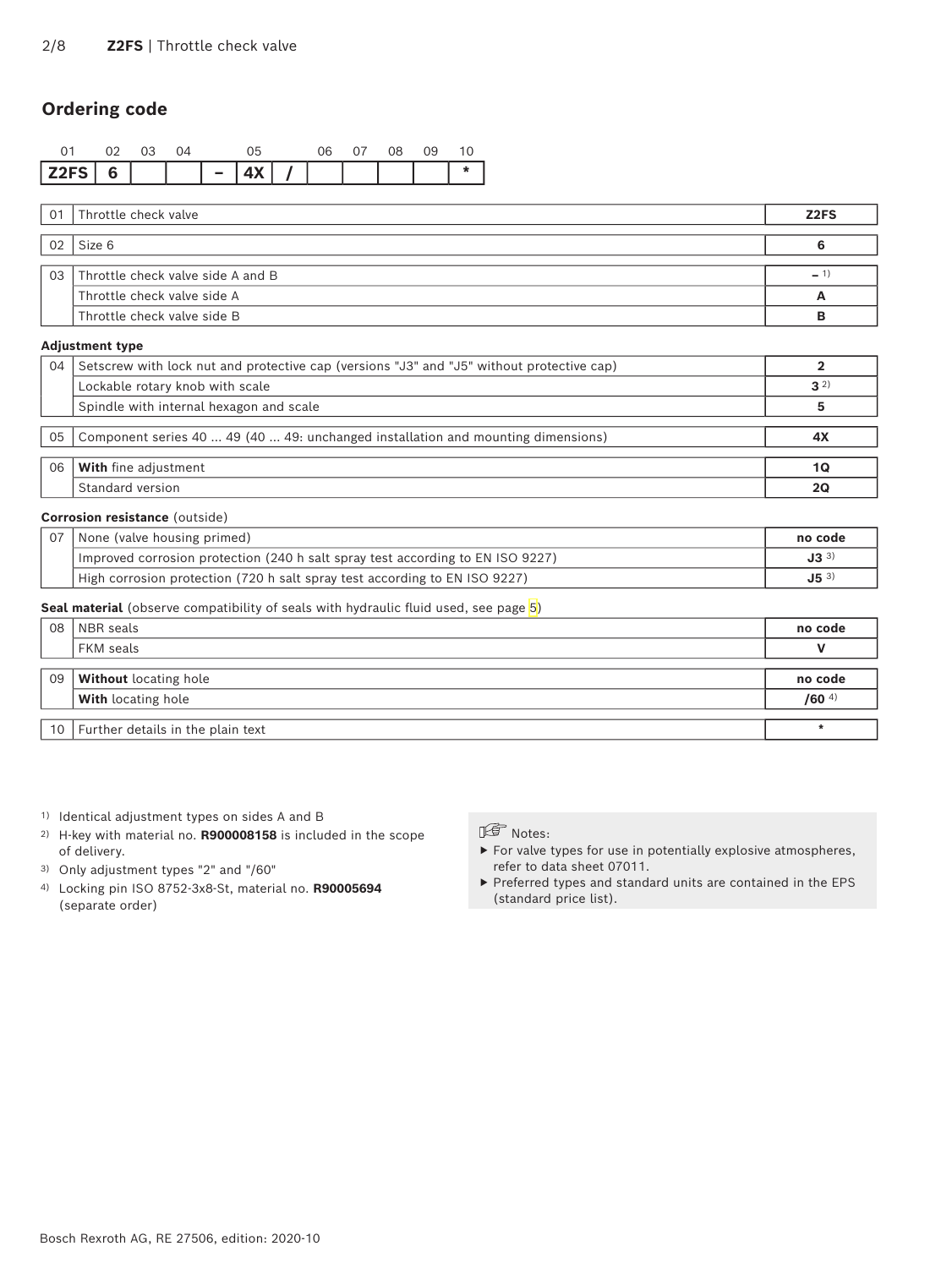# <span id="page-2-0"></span>**Symbols** (**①** = component side, **②** = plate side)



## **Notice:**

Modification from supply to discharge throttling is realized by horizontal rotation of the device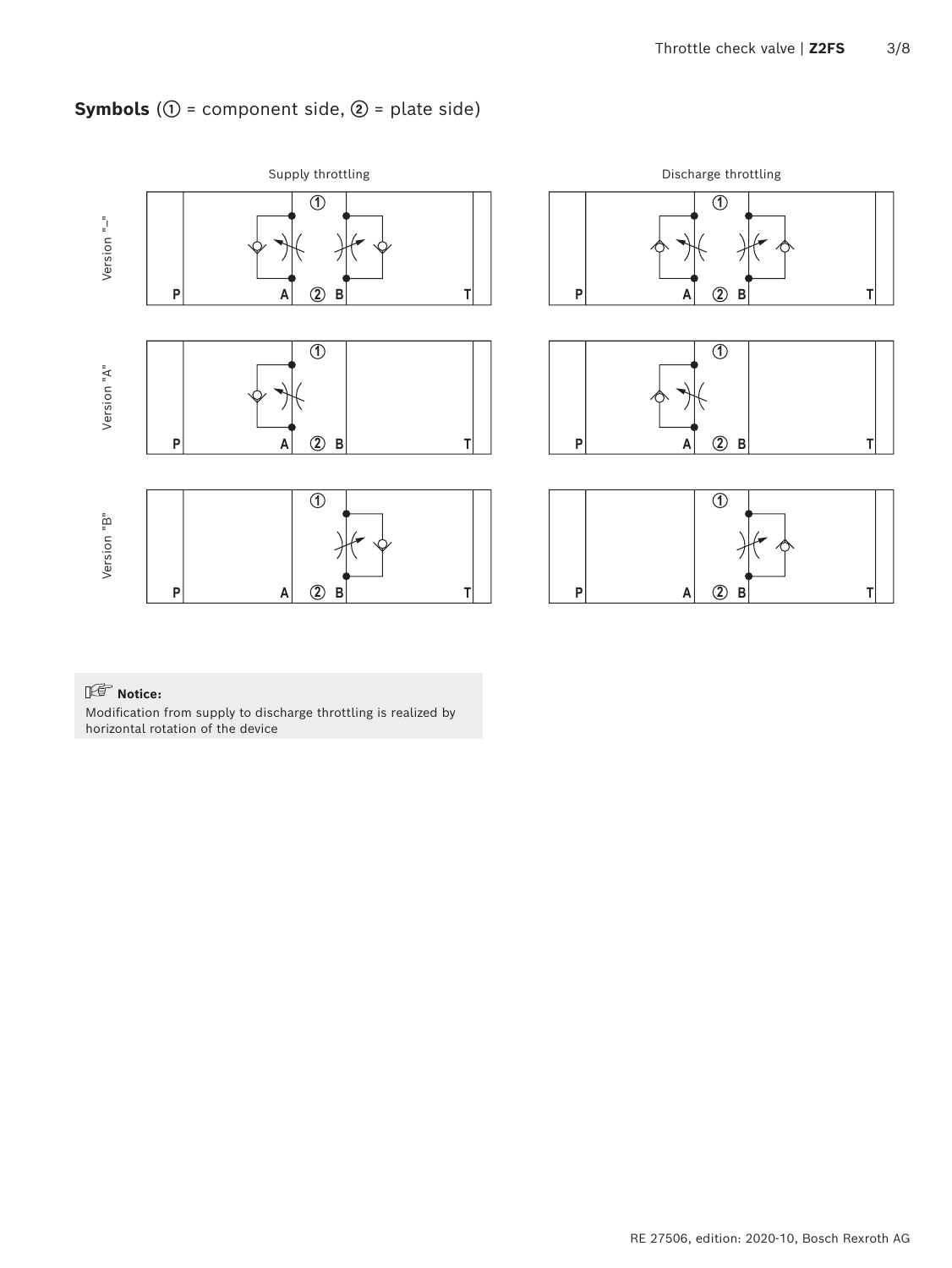## <span id="page-3-0"></span>**Function, section**

The valve type Z2FS is a throttle check valve in sandwich plate design. It is used for the main or pilot flow limitation of one or two actuator ports.

Two throttle check valves aligned symmetrically to each other limit flows in one direction and allow free return flow in the opposite direction.

In case of supply throttling, the hydraulic fluid is directed via channel A**①** via throttling point (1) formed by the valve seat (2) and the throttle spool (3) to actuator A**②**. The throttle spool (3) can be axially adjusted via the setscrew (4) for adjustment of the throttling point (1).

The hydraulic fluid return flow from actuator A**②** displaces the valve seat (2) against the spring (5) in the direction of the throttle spool (3) and enables the unobstructed flow as check valve. Depending on the installation position, the throttling effect may occur in supply or discharge.

#### **Main flow limitation** (version "2Q")

For actuator velocity adjustment (main flow limitation), the throttle check valve is installed between the directional valve and the subplate.

#### **Pilot flow limitation** (version "1Q")

With pilot-operated directional valves, the throttle check valve can be applied for switching time adjustment (pilot flow limitation). In this case, it is installed between the pilot control valve and the main valve.



**Type Z2FS 6 –2…** (supply throttling)

**①** = component side **②** = plate side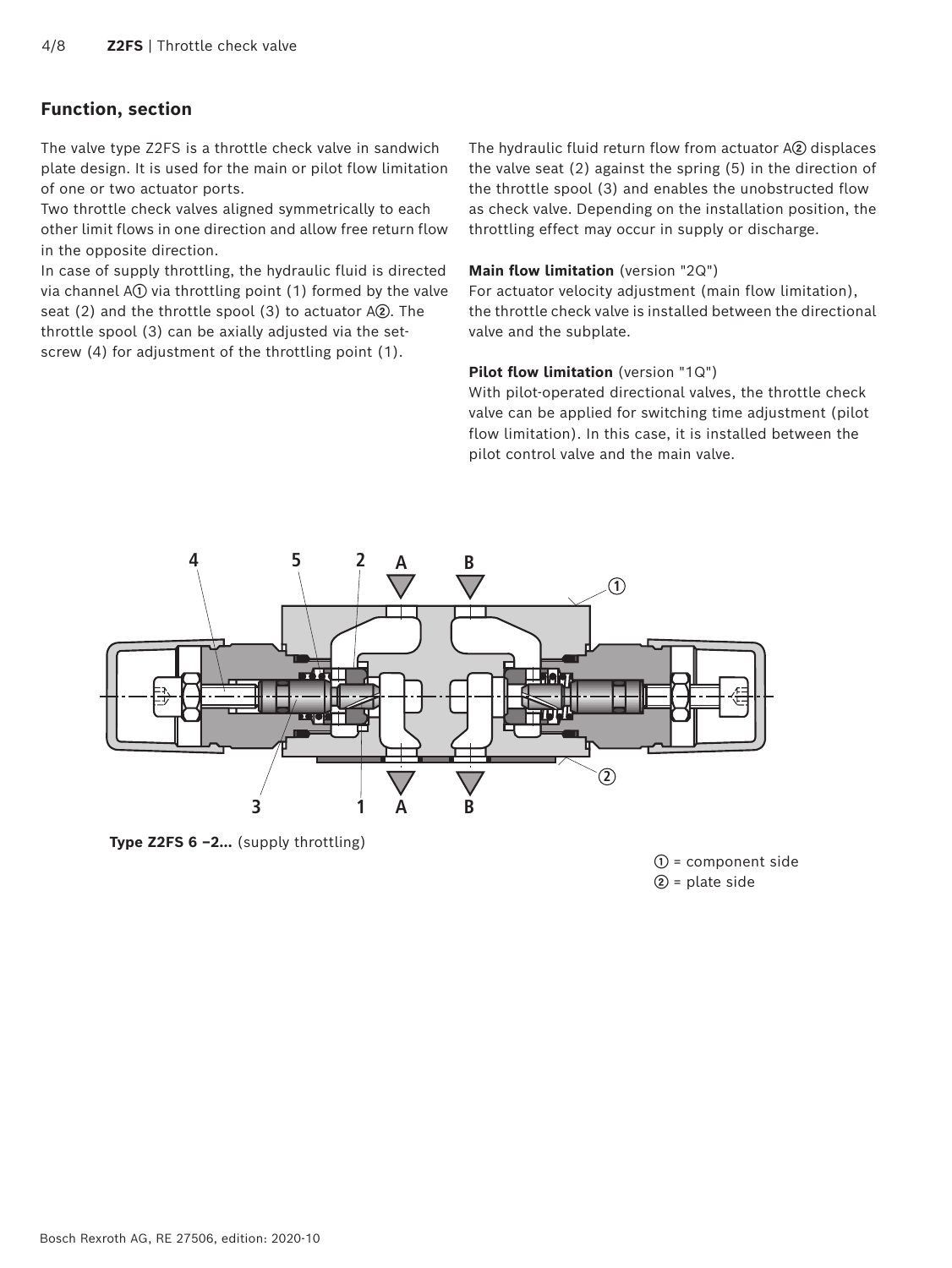## <span id="page-4-0"></span>**Technical data**

(For applications outside these values, please consult us!)

| General                                                                                                           |             |                                               |                                               |            |  |
|-------------------------------------------------------------------------------------------------------------------|-------------|-----------------------------------------------|-----------------------------------------------|------------|--|
|                                                                                                                   |             |                                               | Z2FS6A./Z2FS6B./                              | $Z2FS6.-/$ |  |
| Weight                                                                                                            | Version "2" | kg                                            | 0.9                                           | 1.0        |  |
|                                                                                                                   | Version "3" | kg                                            | 1.1                                           | 1.4        |  |
|                                                                                                                   | Version "5" | kg                                            | 1.0                                           | 1.2        |  |
| Installation position                                                                                             |             |                                               | any                                           |            |  |
| Ambient temperature range                                                                                         |             | $-30+80$ (NBR seals)<br>$-20$ +80 (FKM seals) |                                               |            |  |
| Storage temperature range                                                                                         |             | see operating instructions 07600-B            |                                               |            |  |
| <b>Hydraulic</b>                                                                                                  |             |                                               |                                               |            |  |
| Maximum operating pressure                                                                                        |             | bar                                           | 350                                           |            |  |
| Maximum flow<br>l/min                                                                                             |             |                                               | 80                                            |            |  |
| l/min<br>Maximum leakage (at $\Delta p$ 350 bar)                                                                  |             |                                               | < 1                                           |            |  |
| Hydraulic fluid                                                                                                   |             |                                               | see table below                               |            |  |
| $^{\circ}$ C<br>Hydraulic fluid temperature range                                                                 |             |                                               | -30  +80 (NBR seals)<br>$-20$ +80 (FKM seals) |            |  |
| mm <sup>2</sup> /s<br>Viscosity range                                                                             |             |                                               | 10800                                         |            |  |
| Maximum admissible degree of contamination of the<br>hydraulic fluid, cleanliness class according to ISO 4406 (c) |             |                                               | Class 20/18/15 <sup>1)</sup>                  |            |  |

| <b>Hydraulic fluid</b> |                                          | <b>Classification</b>                                                                                                        | Suitable sealing materi-<br>als | <b>Standards</b> | Data sheet |
|------------------------|------------------------------------------|------------------------------------------------------------------------------------------------------------------------------|---------------------------------|------------------|------------|
| Mineral oils           |                                          | HL, HLP, HLPD, HVLP, HVLPD                                                                                                   | NBR, FKM                        | <b>DIN 51524</b> | 90220      |
| Bio-degradable         | $\blacktriangleright$ Insoluble in water | <b>HETG</b>                                                                                                                  | <b>FKM</b>                      |                  |            |
|                        |                                          | <b>HEES</b>                                                                                                                  | <b>FKM</b>                      | ISO 15380        | 90221      |
|                        | $\triangleright$ Soluble in water        | <b>HEPG</b>                                                                                                                  | <b>FKM</b>                      | ISO 15380        |            |
| Flame-resistant        | $\blacktriangleright$ Water-free         | HFDU (glycol base)                                                                                                           | <b>FKM</b>                      |                  |            |
|                        |                                          | HFDU (ester base)                                                                                                            | <b>FKM</b>                      | ISO 12922        | 90222      |
|                        |                                          | <b>HFDR</b>                                                                                                                  | <b>FKM</b>                      |                  |            |
|                        | $\triangleright$ Containing water        | HFC (Fuchs: Hydrotherm 46M,<br>Renosafe 500;<br>Petrofer: Ultra Safe 620; Hough-<br>ton: Safe 620;<br>Union: Carbide HP5046) | <b>NBR</b>                      | ISO 12922        | 90223      |

Important information on hydraulic fluids:

▶ For further information and data on the use of other hydraulic fluids, please refer to the data sheets above or contact us.

- ▶ There may be limitations regarding the technical valve data (temperature, pressure range, life cycle, maintenance intervals, etc.).
- ▶ The ignition temperature of the hydraulic fluid used must be 50 K higher than the maximum surface temperature.
- ▶ **Bio-degradable and flame-resistant containing water:** If components with galvanic zinc coating (e.g. version "J3" or "J5") or parts containing zinc are used, small amounts of dissolved zinc may get into the hydraulic system and cause accelerated aging of the hydraulic fluid. Zinc soap may form as a chemical reaction product, which may clog filters, nozzles and solenoid valves – particularly in connection with local heat input.

1) The cleanliness classes specified for the components must be adhered to in hydraulic systems. Effective filtration prevents faults and simultaneously increases the life cycle of the components.

For the selection of filters, see www.boschrexroth.com/filter.

#### ▶ **Flame-resistant – containing water**:

Due to the increased cavitation tendency with HFC hydraulic fluids, the life cycle of the component may be reduced by up to 30% as compared to the use with mineral oil HLP. In order to reduce the cavitation effect, it is recommended - if possible specific to the installation - to back up the return flow pressure in ports T to approx. 20% of the pressure differential at the component.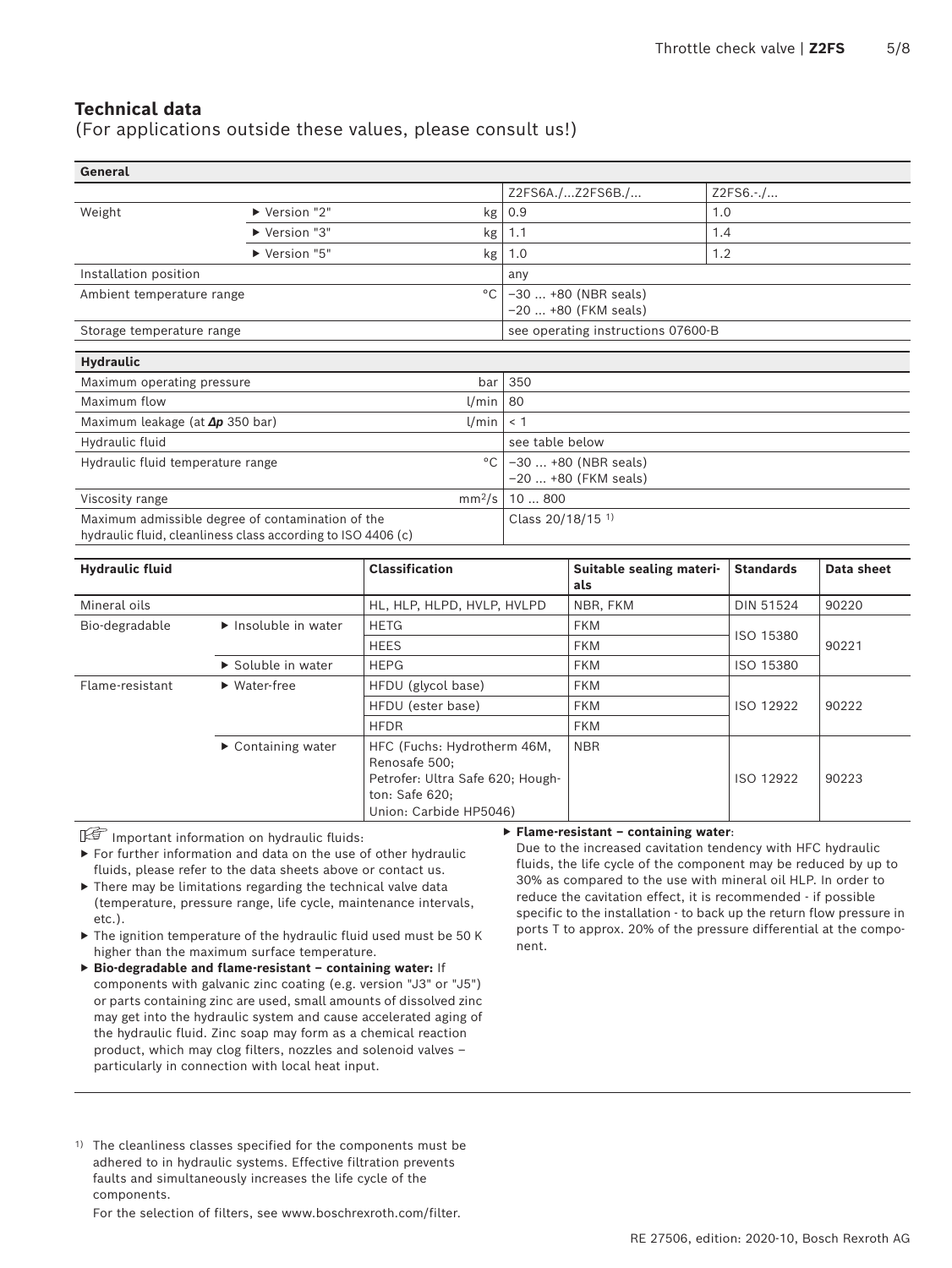### <span id="page-5-0"></span>**Characteristic curves**

(measured with HLP46, **ϑoil** = 40 ±5 °C, averages)



**∆***p***-***q***V characteristic curves** (version "2Q") **∆***p***-***q***V characteristic curves** (version "1Q")



**∆***p***-***q***V characteristic curves** (via check valve; throttle closed)



Bosch Rexroth AG, RE 27506, edition: 2020-10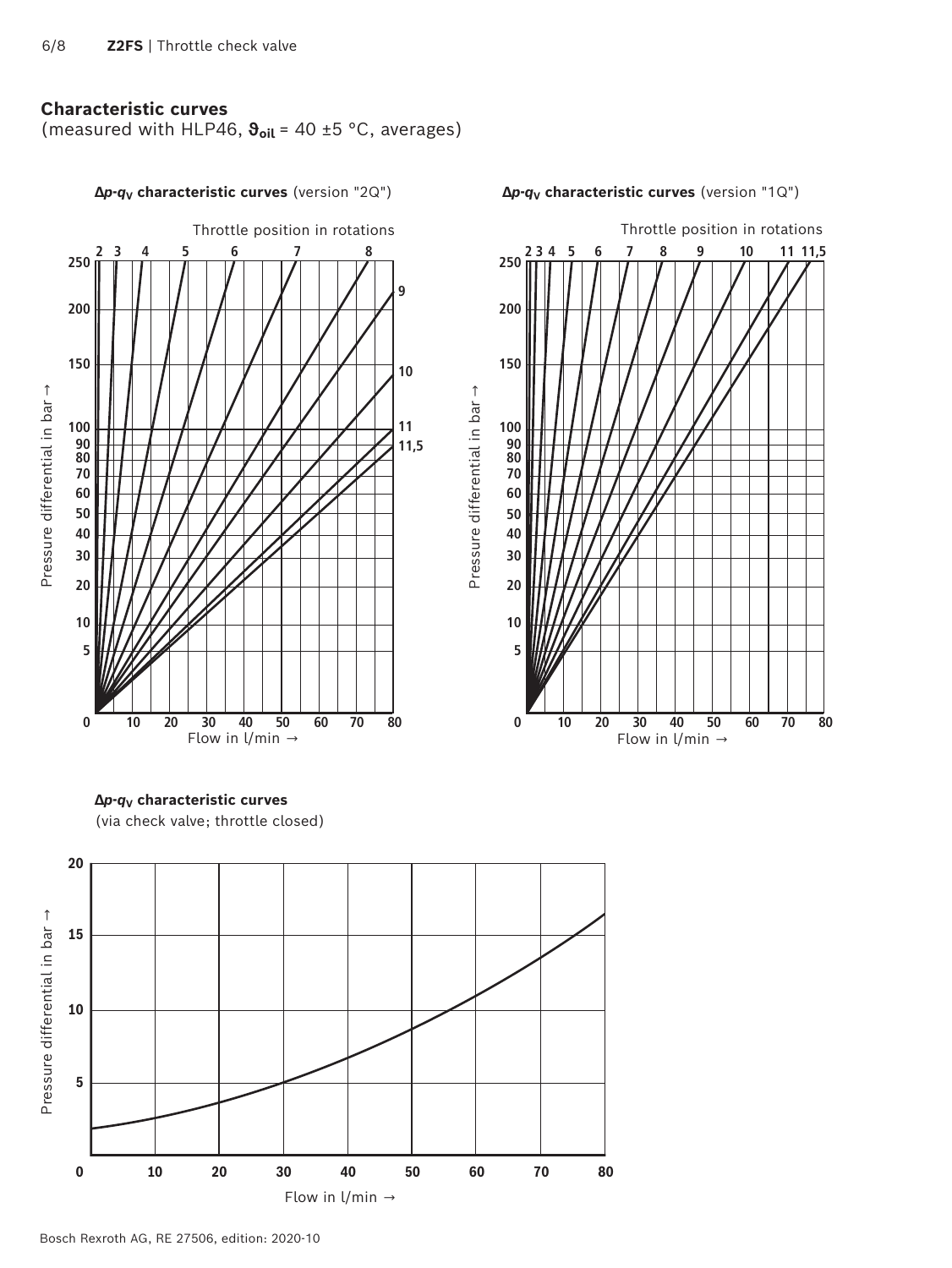## <span id="page-6-0"></span>**Dimensions**

(dimensions in mm)



### Notice:

The dimensions are nominal dimensions which are subject to tolerances.

- **①** component side porting pattern according to ISO 4401-03-02-0-05 and NFPA T3.5.1 R2-2002 D03 (with locating hole Ø4 x 4 mm deep; version "/60" or without locating hole)
- **②** plate side porting pattern according to ISO 4401-03-02-0-05 and NFPA T3.5.1 R2-2002 D03 (with locating hole Ø3 x 5 mm deep for locking pin ISO 8752-3x8-St; version "/60" or without locating hole)
- 1 Name plate
- 2 Adjustment type "2"
- 3 Adjustment type "3"
- 4 Adjustment type "5"
- 5 Space required to remove the key
- 6 Valve mounting bores
- 7 Lock nut SW10
- 8 Setscrew/spindle for flow cross-section adjustment (internal hexagon SW5)
- 9 Identical seal rings for ports A, B, P, and T
- 10 Seal ring plate
- 11 For all adjustment types: Left rotation = higher flow Right rotation = lower flow
- 12 Modification from supply to discharge throttling is realized by rotation of the device around axis "X" – "X"

**Rzmax 4**

Required surface quality of the valve contact surface

- 13 Stroke
- 14 Plug screw SW22

**Valve mounting screws** (separate order) **4 hexagon socket head cap screws ISO 4762 - M5 - 10.9 4 hexagon socket head cap screws N10-24 UNC ASTM - A574**

#### **Notes:**

- $\blacktriangleright$  Length and tightening torque of the valve mounting screws must be calculated according to the components mounted under and over the sandwich plate valve.
- ▶ The dimensions are nominal dimensions which are subject to tolerances.